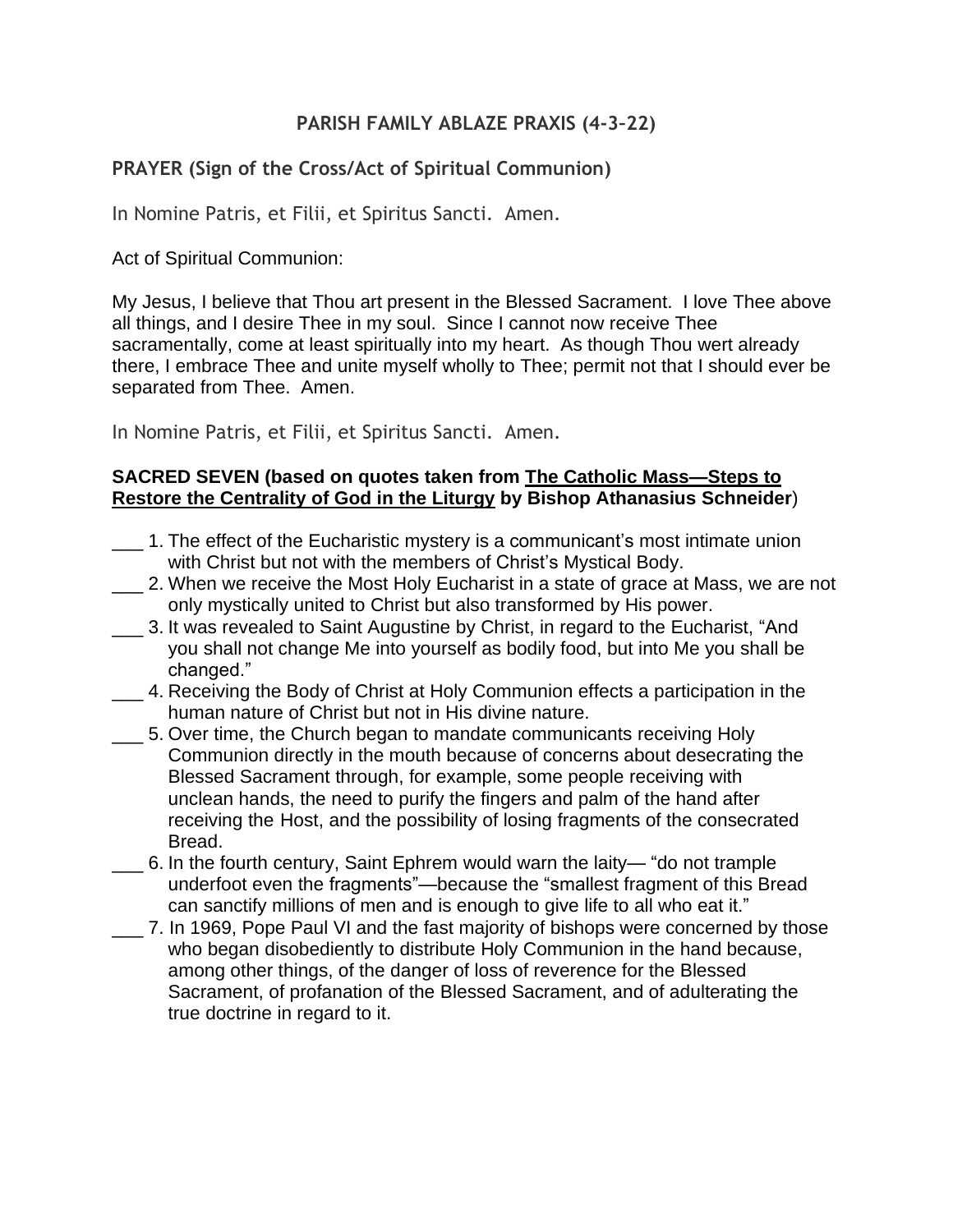# **PRAXIS—THE ROMAN RITE: RENOVATION AND RESTORATION**

- I. Mass as a Template for Life  $=$  Truth that Frees us for Love
	- A. From "Cult" of Life arises the Culture of Life

Saint Paul of the Cross: "[Love] transforms the lover into the one loved. More deeply, love intermingles with grief, and grief with love, and a certain blending of love and grief occurs. They become so united that we can no longer distinguish love from grief nor grief from love. Thus, the loving heart rejoices in its sorrow and exults in grieving love."

Saint Peter: "Beloved, do not be surprised at the fiery ordeal which comes upon you to prove you, as though something strange were happening to you. But rejoice in so far as you share Christ's sufferings, that you may also rejoice and be glad when His glory is revealed." (1 Peter 4:12-13)

- B. Mass as a Life of Sacrifice for Service—Offering up in thanksgiving myself, everyone, and everything to give to others myself, everyone, and everything
- II. Sacrifice of the Mass: The Son gives Himself to us so that we may give ourselves through Him to the Father so that the Father may give His Son through us to others.
	- A. Transforming all joys and sorrows, triumphs, and tribulations, into offerings to God for others (Father Matthias Lambrecht, OCD):
		- 1. "Have no anxiety about anything, but in everything by prayer and supplication with thanksgiving let your requests be make known to God." (Phil 4:6-7)
		- 2. REST: In cases of temptation to anxiety
			- a. Recognize—Recollection (Gospel Perspective and Vision)
			- b. Embrace—Reality and Christ
			- c. Sacrifice—Through, with, and in Christ
			- d. Trust—It is our duty always and everywhere to give God thanks and "rejoice in the Lord always" (Phil 4:4)
	- B. The Mass transforms us so that we give an opening for God to transform our culture through us—from our "cult" (Mass) can arise a culture of:
		- 1. Life—Despite death and sin
		- 2. Truth—Despite all ignorance, lies, and error
		- 3. Freedom—Despite all addiction and slavery
		- 4. Love—Despite all malice and hatred